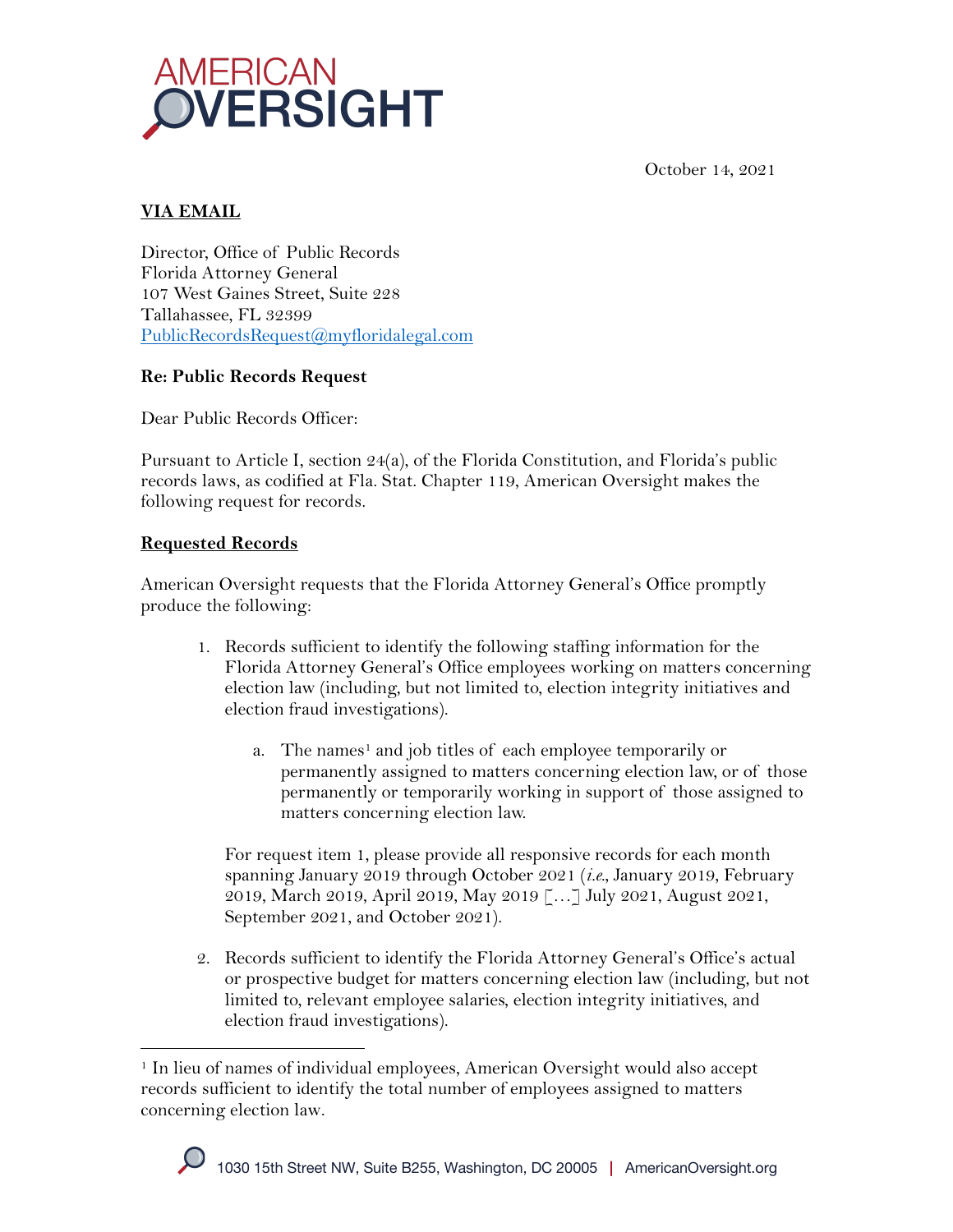For request item 2, please provide all responsive records reflecting the described budgets for fiscal years 2019, 2020, 2021, and 2022.

3. Records sufficient to identify all costs and expenses incurred for matters concerning election law (including, but not limited to, relevant employee salaries, election integrity initiatives, and election fraud investigations).

For request item 3, please provide all responsive records reflecting the described costs and expenses for fiscal years 2019, 2020, 2021, and 2022.

4. Records sufficient to identify the total number of pending cases concerning alleged election law violations.

For request item 4, please provide all responsive records for each month spanning January 2019 through October 2021 (*i.e.*, January 2019, February 2019, March 2019, April 2019, May 2019 […] July 2021, August 2021, September 2021, and October 2021).

5. Records sufficient to identify the total number of resolved cases (including but not limited to cases resulting in a finding of guilt or liability, cases resolved by plea or stipulation, or dismissed cases) concerning election law violations and the final disposition of each case, regardless of the outcome.

For request item 5, please provide all responsive records for each month spanning January 2019 through October 2021 (*i.e.*, January 2019, February 2019, March 2019, April 2019, May 2019 […] July 2021, August 2021, September 2021, and October 2021).

Please notify American Oversight of any anticipated fees or costs in excess of \$100 prior to incurring such costs or fee.

American Oversight seeks all responsive records regardless of format, medium, or physical characteristics. In conducting your search, please understand the term "record" in its broadest sense, to include any written, typed, recorded, graphic, printed, or audio material of any kind. We seek records of any kind, including electronic records, audiotapes, videotapes, and photographs, as well as letters, emails, facsimiles, telephone messages, voice mail messages and transcripts, notes, or minutes of any meetings, telephone conversations or discussions. Our request includes any attachments to these records. **No category of material should be omitted from search, collection, and production.**

In addition, American Oversight insists that your agency use the most up-to-date technologies to search for responsive information and take steps to ensure that the most complete repositories of information are searched. American Oversight is available to work with you to craft appropriate search terms. **However, custodian searches are still required; your office may not have direct access to files stored in .PST files, outside of network drives, in paper format, or in personal email accounts.**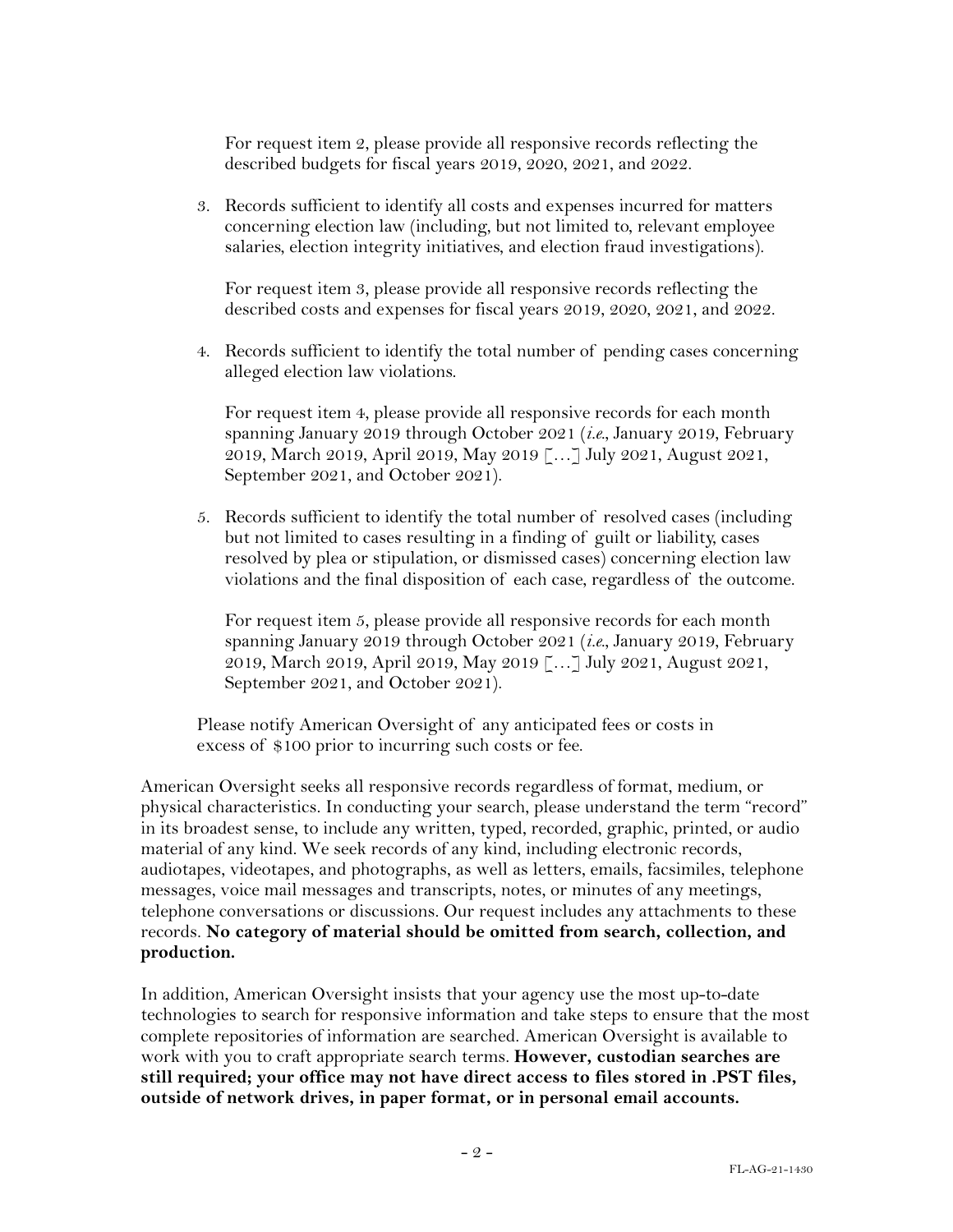In the event some portions of the requested records are properly exempt from disclosure, please disclose any reasonably segregable non-exempt portions of the requested records. If it is your position that a document contains non-exempt segments, but that those non-exempt segments are so dispersed throughout the document as to make segregation impossible, please state what portion of the document is non-exempt, and how the material is dispersed throughout the document. If a request is denied in whole, please state specifically that it is not reasonable to segregate portions of the record for release.

Please take appropriate steps to ensure that records responsive to this request are not deleted by your office before the completion of processing for this request. If records potentially responsive to this request are likely to be located on systems where they are subject to potential deletion, including on a scheduled basis, please take steps to prevent that deletion, including, as appropriate, by instituting a litigation hold on those records.

To ensure that this request is properly construed, that searches are conducted in an adequate but efficient manner, and that extraneous costs are not incurred, American Oversight welcomes an opportunity to discuss its request with you before you undertake your search or incur search or duplication costs. By working together at the outset, American Oversight and your agency can decrease the likelihood of costly and time-consuming litigation in the future.

Where possible, please provide responsive material in electronic format by email or in PDF or TIF format on a USB drive. Please send any responsive material being sent by mail to American Oversight, 1030 15th Street NW, Suite B255, Washington, DC 20005. If it will accelerate release of responsive records to American Oversight, please also provide responsive material on a rolling basis.

## **Conclusion**

American Oversight is a  $501(c)(3)$  nonprofit with the mission to promote transparency in government, to educate the public about government activities, and to ensure the accountability of government officials. American Oversight uses the information gathered, and its analysis of it, to educate the public through reports, press releases, or other media. American Oversight also makes materials it gathers available on its public website and promotes their availability on social media platforms, such as Facebook and Twitter.<sup>2</sup>

We share a common mission to promote transparency in government. American Oversight looks forward to working with your agency on this request. If you do not understand any part of this request, have any questions, or foresee any problems in fully

<sup>&</sup>lt;sup>2</sup> American Oversight currently has approximately 15,635 page likes on Facebook and 108,500 followers on Twitter. American Oversight, Facebook,

https://www.facebook.com/weareoversight/ (last visited Oct. 14, 2021 American Oversight (@weareoversight), Twitter, https://twitter.com/weareoversight (last visited Oct. 14, 2021).